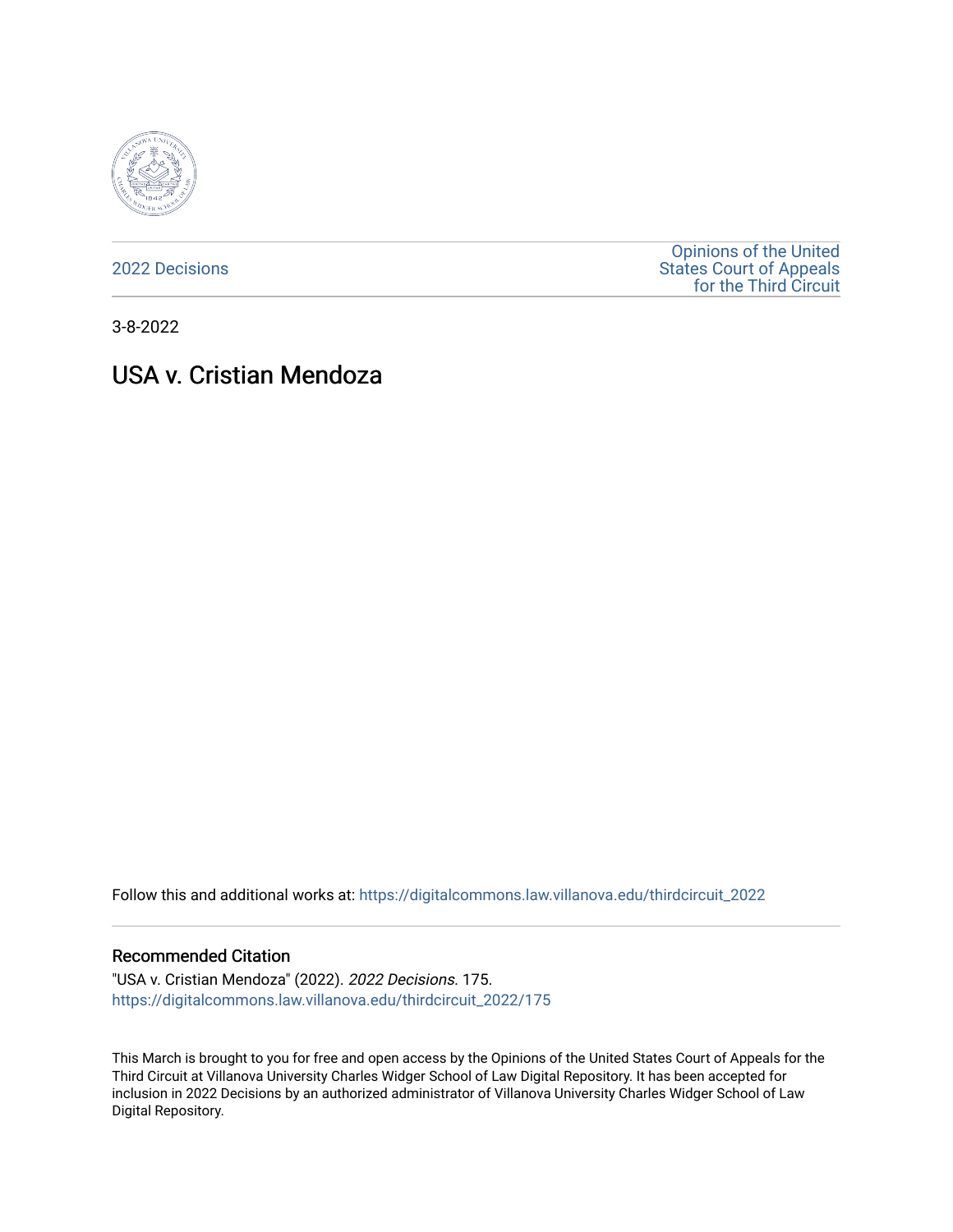## **NOT PRECEDENTIAL**

## UNITED STATES COURT OF APPEALS FOR THE THIRD CIRCUIT

\_\_\_\_\_\_\_\_\_\_\_\_\_

No. 21-1087 \_\_\_\_\_\_\_\_\_\_\_\_\_

### UNITED STATES OF AMERICA

v.

CRISTIAN VALENCIA MENDOZA, *Appellant*

\_\_\_\_\_\_\_\_\_\_\_\_\_\_

On Appeal from the District Court of the Virgin Islands (District Court No. 3:20-cr-00003-001) District Judge: Honorable Robert A. Molloy

\_\_\_\_\_\_\_\_\_\_\_\_\_\_

Submitted Pursuant to Third Circuit L.A.R. 34.1(a) on December 10, 2021

\_\_\_\_\_\_\_\_\_\_\_\_\_\_

Before: McKEE, RESTREPO, and SMITH *Circuit Judges*

(Opinion filed: March 8, 2022)

OPINION\* \_\_\_\_\_\_\_\_\_\_\_\_\_\_\_\_\_\_\_\_\_\_\_

\_\_\_\_\_\_\_\_\_\_\_\_\_\_\_\_\_\_\_\_\_\_\_

<sup>\*</sup> This disposition is not an opinion of the full Court and under I.O.P. 5.7 does not constitute binding precedent.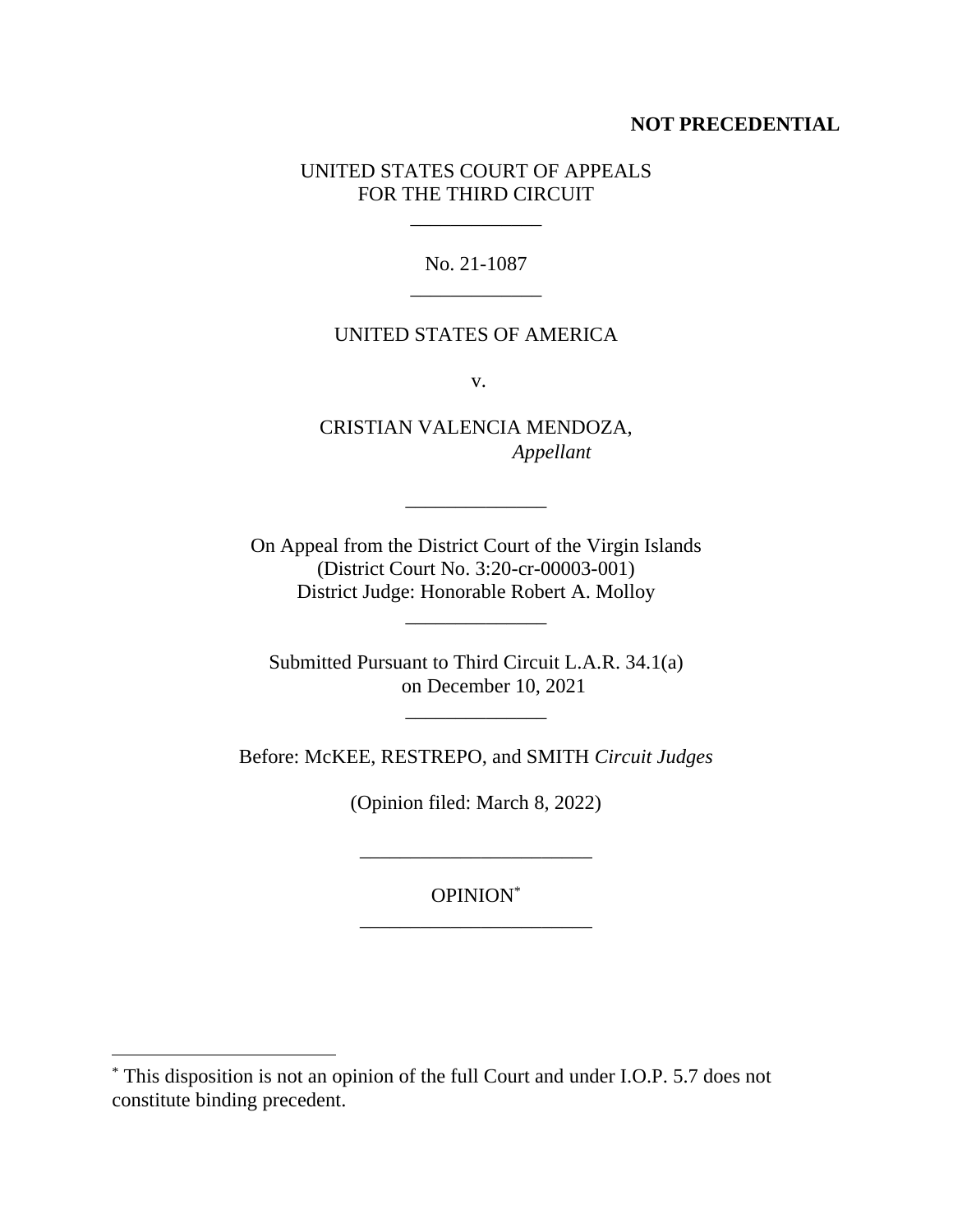## Restrepo, *Circuit Judge*.

Cristian Mendoza challenges the constitutionality of 46 U.S.C. § 70501 et seq., as applied to him, arguing that the District Court plainly erred in failing to dismiss the indictment against him in this case. For the reasons that follow, we will affirm the judgment of the District Court.

## **I.1**

The Maritime Drug Law Enforcement Act ("MDLEA") allows for the prosecution of illegal drugs in the United States.<sup>2</sup> It is frequently used to combat drug trafficking across foreign and international waters. The MDLEA extends United States jurisdiction to vessels under certain circumstances, including "vessel[s] without nationality."<sup>3</sup> The MDLEA defines the term "vessel without nationality," <sup>4</sup> but does not expressly require that the vessel be in international waters.

<sup>&</sup>lt;sup>1</sup> The District Court had jurisdiction under 18 U.S.C. § 3241. We have jurisdiction under 28 U.S.C. § 1291. An appellant's constitutional challenge, first asserted on appeal, is subject to plain error review. *See Gov't of V. I. v. Vanterpool*, 767 F.3d 157, 162-63 (3d Cir. 2014). "To prevail on plain error review, [Mendoza] must establish that there was an error, that it was plain (*i.e.*, clear under current law), and that it affected [his] substantial rights . . . If these requirements are met, we may then exercise our discretion to address the error, but only if we conclude that the error seriously affected the fairness, integrity, or public reputation of the judicial proceeding." *United States v. Fattah*, 914 F.3d 112, 172 (3d Cir. 2019) (internal citations omitted).

<sup>2</sup> 46 U.S.C. § 70501.

 $346$  U.S.C. § 70502(c)(1)(A).

 $446$  U.S.C. § 70502(d)(1).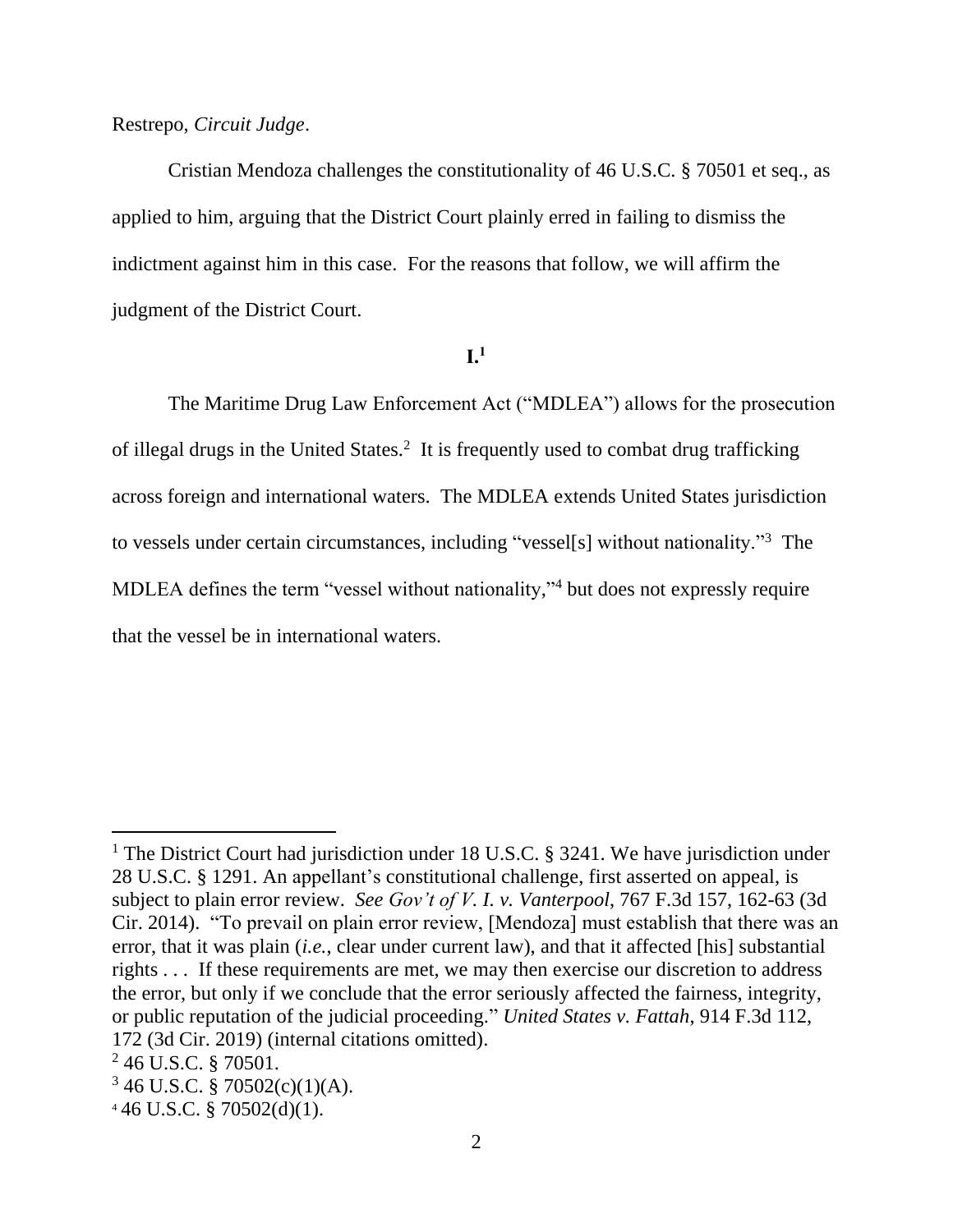**II.<sup>5</sup>**

The government charged Mendoza with possession with intent to distribute a controlled substance while on board a vessel subject to the jurisdiction of the United States, as well as aiding and abetting and conspiracy.<sup>6</sup> Mendoza argues that he was convicted without the government establishing any evidence that the vessel he was aboard was in international waters, "and thus his prosecution was unconstitutional." Appellant 10. He therefore reasons that any "acts" committed by him were outside the reach of United States law. *Id.*

At trial, the government presented evidence regarding the vessel's lack of nationality, including testimony from United States Coast Guard Ensign Robert James Dirado ("Officer Dirado") and United States Coast Guard Lieutenant, Second Grade John Michael Groen ("Officer Groen"). Officer Dirado, who approached Mendoza's vessel, testified that he observed the vessel in "international waters" and saw no indicia of nationality after conducting a "Right of Visitation Boarding."<sup>7</sup> App. 118, 121. Officer Groen testified he also looked for signs of nationality aboard Mendoza's vessel and found none.

Mendoza acknowledges "a vessel without nationality" is subject to the jurisdiction of the United States. Appellant 21. Despite this concession, Mendoza argues that "the

 $<sup>5</sup>$  As we write for the benefit of the parties, we set out only the facts necessary for the</sup> discussion that follows.

<sup>6</sup> *See* 46 U.S.C. §§ 70502(c)(1)(A); 70503(a)(1); 70506(a); 70506(b); and 18 U.S.C. § 2. <sup>7</sup> "A Right of Visitation Boarding is a boarding with the scope and purpose of the boarding to determine the nationality or if there is a nationality of a vessel in international waters." App. 117.